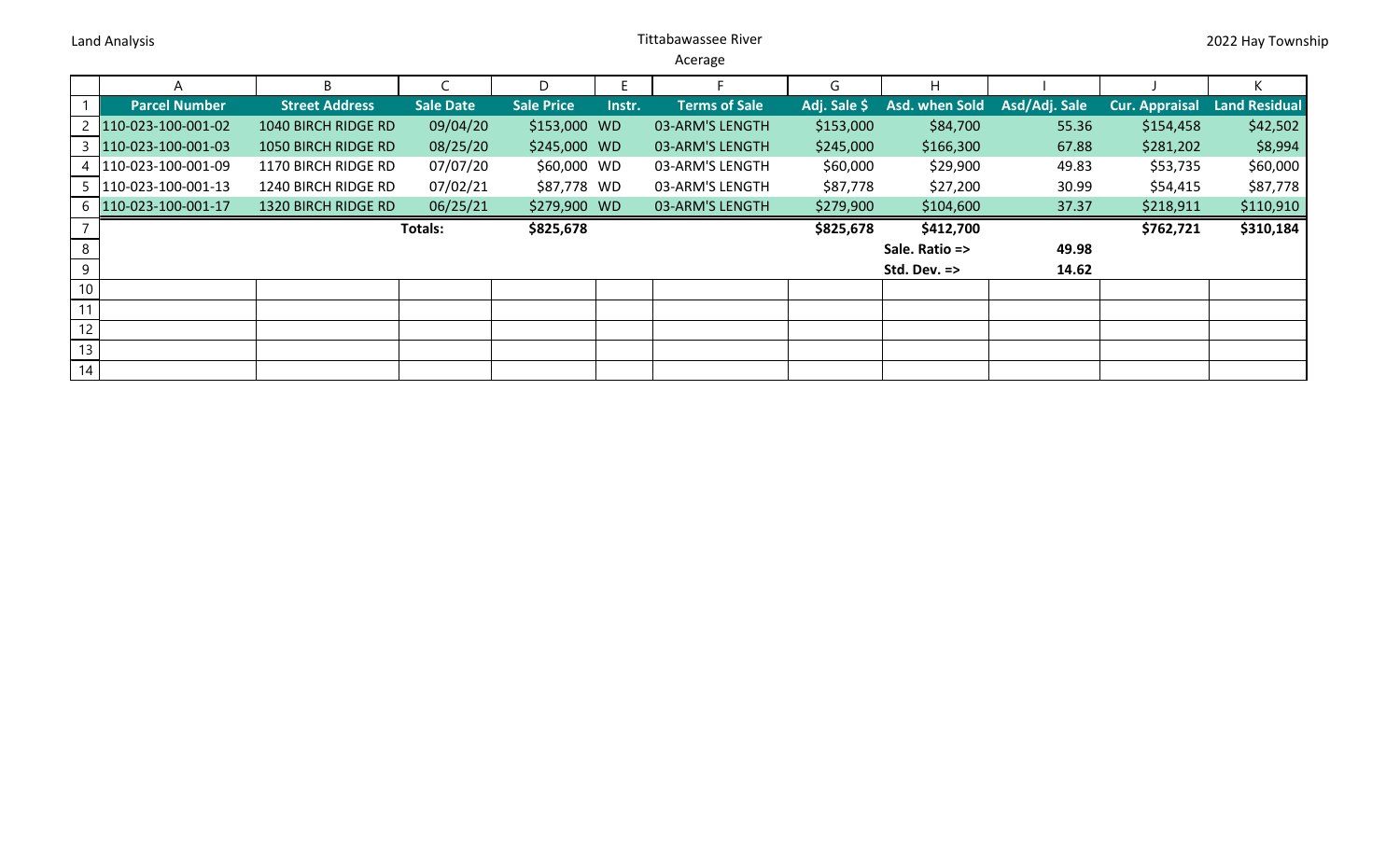## Land Analysis **National Analysis** Controllering Controllering Controllering Controllering Controllering Controllering Controllering Controllering Controllering Controllering Controllering Controllering Controllering Contro

Acerage

|                 |                                                                                                                                                 | M                               | N            | $\Omega$ |            | Ω       |                                                                         |        |        | U |               | W                                                |                            |
|-----------------|-------------------------------------------------------------------------------------------------------------------------------------------------|---------------------------------|--------------|----------|------------|---------|-------------------------------------------------------------------------|--------|--------|---|---------------|--------------------------------------------------|----------------------------|
|                 | <b>Est. Land Value Effec. Front</b>                                                                                                             |                                 | <b>Depth</b> |          |            |         | Net Acres Total Acres Dollars/FI Dollars/Acre Dollars/SqFt Actual Front |        |        |   |               | <b>ECF Area Liber/Page Other Parcels in Sale</b> | <b>Land Table</b>          |
|                 | \$43,960                                                                                                                                        | 157.0                           | 824.0        | 5.94     | 2.97       | \$271   | \$7,155                                                                 | \$0.16 | 157.00 |   | 4300 1189/80  |                                                  | <b>TITTABAWASSEE RIVER</b> |
|                 | \$45,196                                                                                                                                        | 280.0                           | 1017.4       | 6.54     | 6.54       | \$32    | \$1,375                                                                 | \$0.03 | 280.00 |   | 4300 1186/993 |                                                  | <b>TITTABAWASSEE RIVER</b> |
|                 | \$53,735                                                                                                                                        | 201.0                           | 2559.4       | 11.81    | 11.81      | \$299   | \$5,080                                                                 | \$0.12 | 201.00 |   | 4300 1183/807 |                                                  | TITTABAWASSEE RIVER        |
|                 | \$54,414                                                                                                                                        | 388.0                           | 1358.4       | 12.10    | 12.10      | \$226   | \$7,254                                                                 | \$0.17 | 388.00 |   | 4300 1215/393 |                                                  | <b>TITTABAWASSEE RIVER</b> |
| 6               | \$49,921                                                                                                                                        | 348.6                           | 1272.1       | 10.18    | 10.18      | \$318   | \$10,895                                                                | \$0.25 | 348.60 |   | 4300 1216/451 |                                                  | <b>TITTABAWASSEE RIVER</b> |
|                 | \$247,226                                                                                                                                       | 1,374.6                         |              | 46.57    | 43.60      |         |                                                                         |        |        |   |               |                                                  |                            |
|                 | 8   Average                                                                                                                                     |                                 | Average      |          |            | Average |                                                                         |        |        |   |               |                                                  |                            |
|                 | $9$  per FF=>                                                                                                                                   | \$226<br>6,660.60<br>per Net Ac |              |          | per SqFt=> |         |                                                                         |        |        |   |               |                                                  |                            |
| 10 <sup>1</sup> |                                                                                                                                                 |                                 |              |          |            |         |                                                                         |        |        |   |               |                                                  |                            |
|                 | 11 Acrerage in this group ranges from 2 acres to 117.9 acres.                                                                                   |                                 |              |          |            |         |                                                                         |        |        |   |               |                                                  |                            |
|                 | 12 Parcel sales are not a good indicator of value for such a broad range of acerage.                                                            |                                 |              |          |            |         |                                                                         |        |        |   |               |                                                  |                            |
|                 | 13 For parcels with 2 acres and greater, the average of 99' ff and 202' depth was used, with the remaining acerage priced as residential acers. |                                 |              |          |            |         |                                                                         |        |        |   |               |                                                  |                            |
|                 | 14 For parcels smaller than 2 acers, the ff rate was used.                                                                                      |                                 |              |          |            |         |                                                                         |        |        |   |               |                                                  |                            |